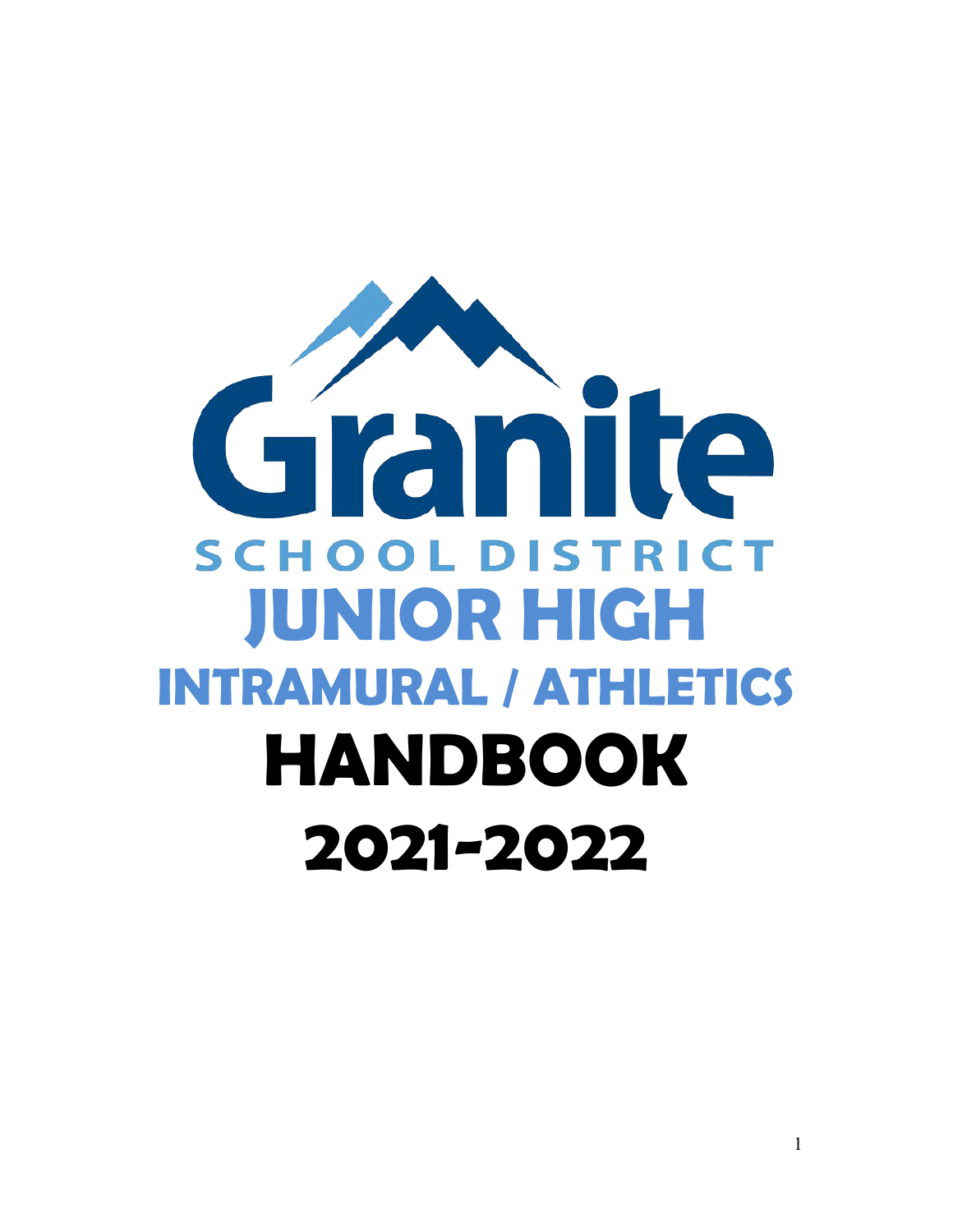# **GRANITE DISTRICT JUNIOR HIGH INTRAMURAL / ATHLETIC HANDBOOK**

# TABLE OF CONTENTS

| <b>Participation Forms</b>                               |
|----------------------------------------------------------|
| (Assumption of Risk, Consent for Medical Treatment) 6    |
|                                                          |
| ALL-DIVISION & ALL-DISTRIDCT ACADEMIC / ATHLETIC TEAM  6 |
|                                                          |
| <b>General Rules and Regulations For Game/Match Play</b> |
|                                                          |
|                                                          |
|                                                          |
|                                                          |
|                                                          |
|                                                          |
|                                                          |
|                                                          |
|                                                          |
|                                                          |
|                                                          |
|                                                          |
|                                                          |
|                                                          |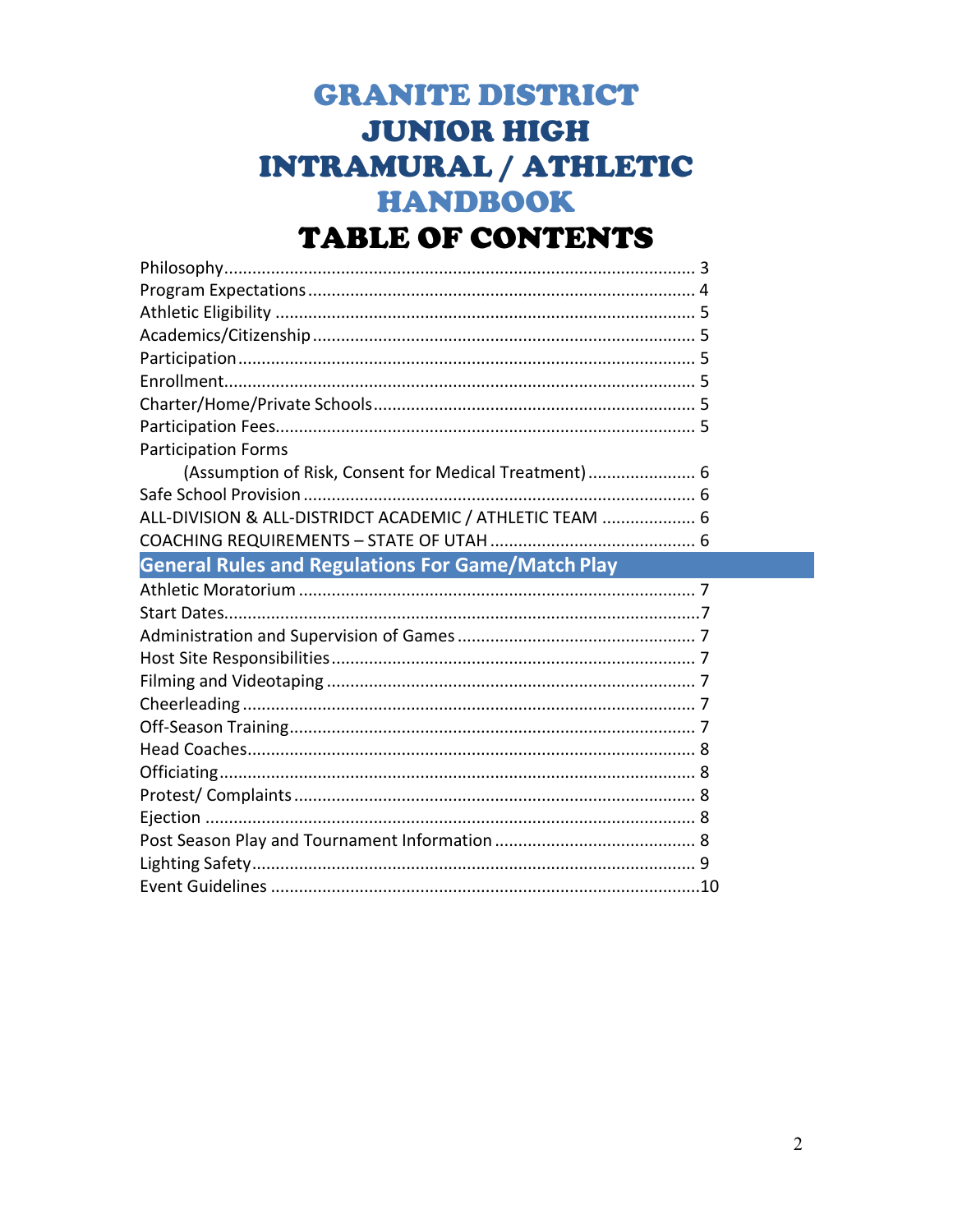

# From here, anything is possible

# Junior High Athletic Manual and Handbook

*During the 2017-2018 school year Granite District introduced a new intramural and competitive athletic experience for students. In addition to having the traditional athletic teams of cross country, wrestling, and track & field, Granite implemented a blended intramural experience. Similar to our traditional athletic programs the purpose of the blended intramural athletic program in the Granite District is to provide exercise, recreation, competition, and fun to participants at all levels of play in a relaxed, welcoming, yet structured environment. School programs should be designed to enhance the academic experience by promoting and reinforcing leadership qualities, teamwork, personal accomplishment, mutual respect, integrity, competition and recreation, as well as skill development and exercise. This program is considered a blended program by mixing both a participation program open to all and a selective competitive all-star portion with interschool play.*

Cross Country, Wrestling, and Track & Field will continue as traditional athletic teams that can be joined by all eligible students. A \$20 participation fee will be charged to students choosing to participate in any of these three programs. Coaches of these teams must meet all state certification requirements including current CPR, first aid, concussion, bullying and hazing certifications as well as completion of the NFHS Fundamentals of Coaching class. All-star coaches must also pass the hiring process of the district. Cross Country, Wrestling, and Track & Field will continue to operate as they have in the past because they allow for all interested students to participate without the fear of team cuts.

District organized blended intramural athletic activities will operate differently than the traditional sports programs. Schools will no longer have a tryout to select a single team with limited space at the beginning of the season but instead provide several days of intramural activities for all interested participants. Dates of expected participation can be found on the district junior high athletic calendar located on the district athletic web page. School physical education classes should work in tandem with blended intramural athletic offerings. The student experience will be enhanced if their understanding, and skill level is developed before after school offerings commence. Kids are much more likely to attend after school programs if physical education classes boost their confidence in activity participation.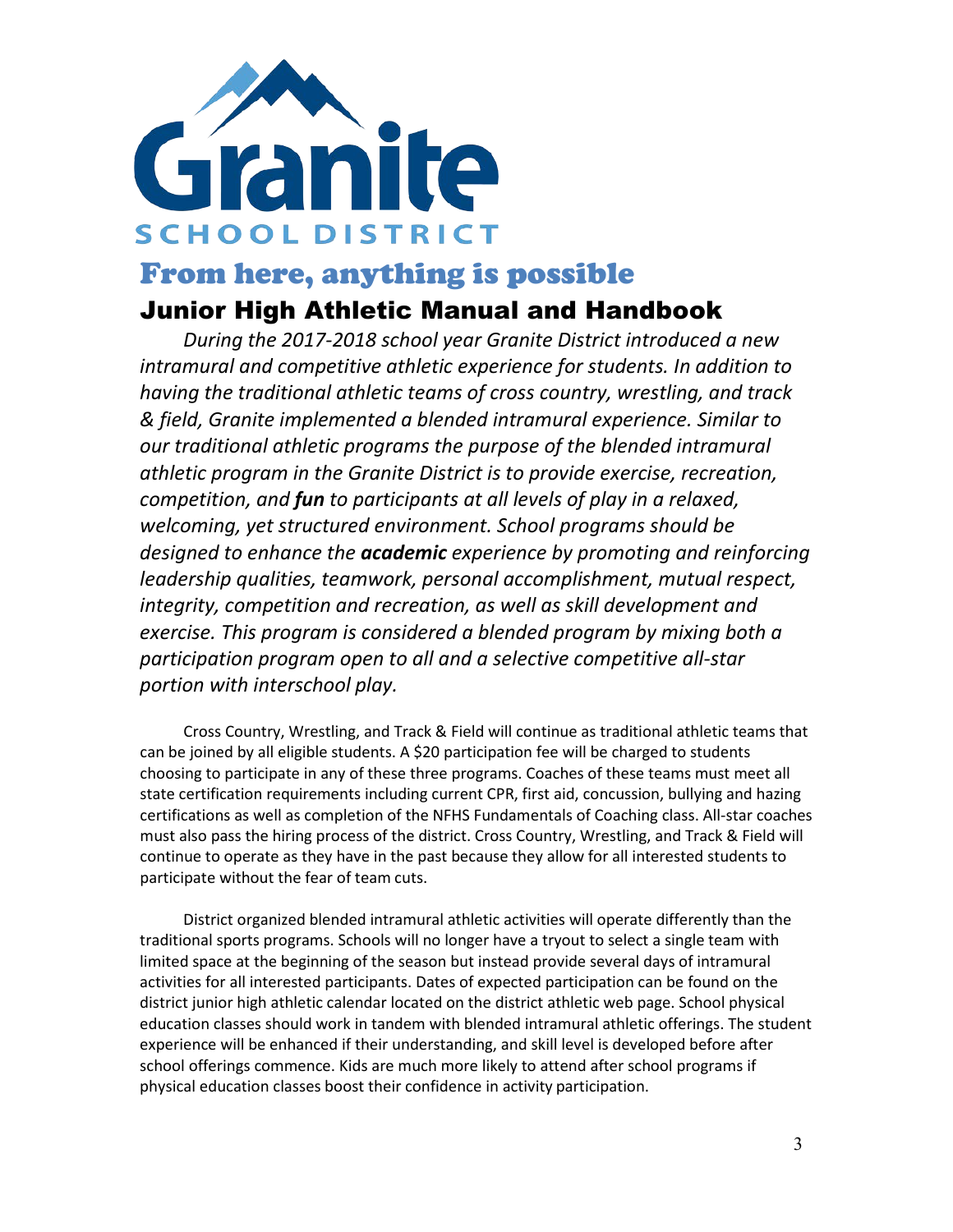All schools participating in this program are expected to hold activities on each day displaying a light green color on the district athletic calendar. Intramurals should provide an hour and a half of activity each day that they are offered. The calendar indicated an official start date for each activity. At the completion of the open intramural participation period an all-star team will be selected from students who attended a minimum of 70% of intramural days provided. Students who did not participate 70% of the time cannot be considered for the all-star team. Selecting a great athlete to the all-star team who did not participate in open intramural play to gain advantage in inter-district competition is contrary to the philosophy and goals of this program.

Dates of all-star team selection can be found on the district athletic calendar. Each school will select a girls and boys all-star team for each competitive activity. The district does not encourage a junior varsity all-star team to be created. Schools are allowed to collect a \$20 fee from each participant selected to the all-star team. Coaches for the all-star team are required to meet all state standards including current CPR, first aid, concussion, bullying and hazing certifications as well as completion of the NFHS Fundamentals of Coaching class. All-star coaches must also pass the hiring process of the district.

District sponsored blended intramurals activities will include:

- Soccer: 20 participants per all-star team
	- o Official start date August 30, 2021
	- o All-star team selection September 15, 2021
- Basketball (Quarter Two) 15 participants per all-star team
	- o Official start date October 26, 2021
	- o All-star team selection November 10, 2021
- Volleyball (Quarter Two & Three) 15 participants per all-star team
	- o Official start date January 3, 2022
	- o All-star team selection January 19, 2022

Realizing the need for acceptable standards for the operation of sound athletic programs on a district wide basis the following manual has been created to guide administrators, coaches, athletes, parents and spectators within the Granite District to maintain the highest possible standards. The following guidelines and stated rules apply to junior high athletics within the Granite District. The following rules have been established for the following purpose:

- To maintain consistency in the governance of the junior high school athletic programs throughout the district;
- To enhance opportunities for fair play and competition;
- To impose sanctions on schools, coaches, players, spectators, officials and anyone involved in the athletic programs who do not adhere to the rules and regulations and subsequently violates the intent or substance of these rules andregulations.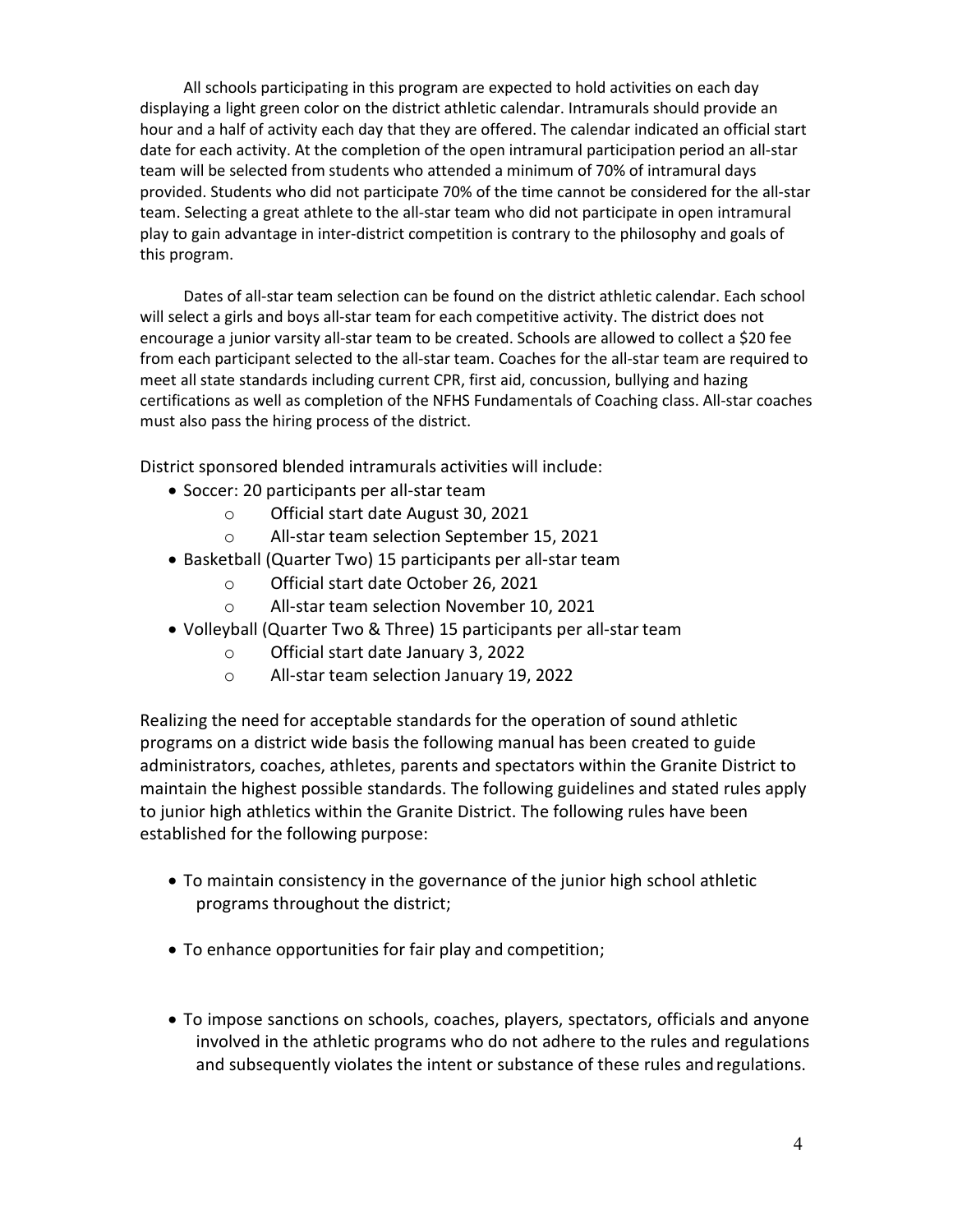# <span id="page-4-0"></span>*Athletic Eligibility*

Only students currently enrolled in grades six through nine may participate in junior high interscholastic athletic competition. Six grade students are allowed to participate in schools that have sixth grade within their student body. Students may only compete for the school in which they are enrolled or reside within the boundaries. In order to qualify for public school participation, a student must meet the following requirements:

## <span id="page-4-1"></span>*Academics/Citizenship*

Each school shall establish all academic and citizenship requirements for participation and membership for their athletic teams.

# <span id="page-4-2"></span>*Participation*

In defining participation in junior high school athletics, dressing and sitting on the bench shall be interpreted as playing in the game.

# <span id="page-4-3"></span>*Enrollment*

To try-out or participate with a team the student must be enrolled in the school they are trying out for, or participating, unless they qualify under the allowance for charter, home, or private schools.

# *Charter, Home School, or Private School Participation*

*Charter, home, or private school participation requires students to pay a \$75 fee in addition to the participation fee. The \$75 fee is a one-time annual fee.*

# <span id="page-4-4"></span>*Charter/Home/Private Schools*

Students exempted from compulsory public school education by the local board for instruction in charter, home or private schools may be eligible for participation in extracurricular public school activities provided they earn credit as outlined in R277-700 and R277-438-3 & 4. The charter, home or private school student may only participate in extracurricular activities at the school within whose boundaries the student's parent(s) or legal guardian(s) resides or at the public school from which the student withdrew for the purpose of home schooling or attending a charter or private school. Charter and private school students may only be eligible at a public school for sports or activities which are not available at their charter or private school.

# *Cross Country, Wrestling, and Track & Field Participation Fees*

Cross county, wrestling, along with track & field requires a participation fee of \$20.00. Once an individual has participated in two \$20 activities and paid \$40.00, no additional fees need be paid. \$40.00 is the maximum any individual is charged per school year for participation in extracurricular athletic activity.

# *Soccer, Basketball, and Volleyball All-Star Team Participation*

Soccer, basketball, and volleyball all-star team participation require a \$20 participation fee. \$40.00 is the maximum any individual is charged per school year for participation in extracurricular athletic activity.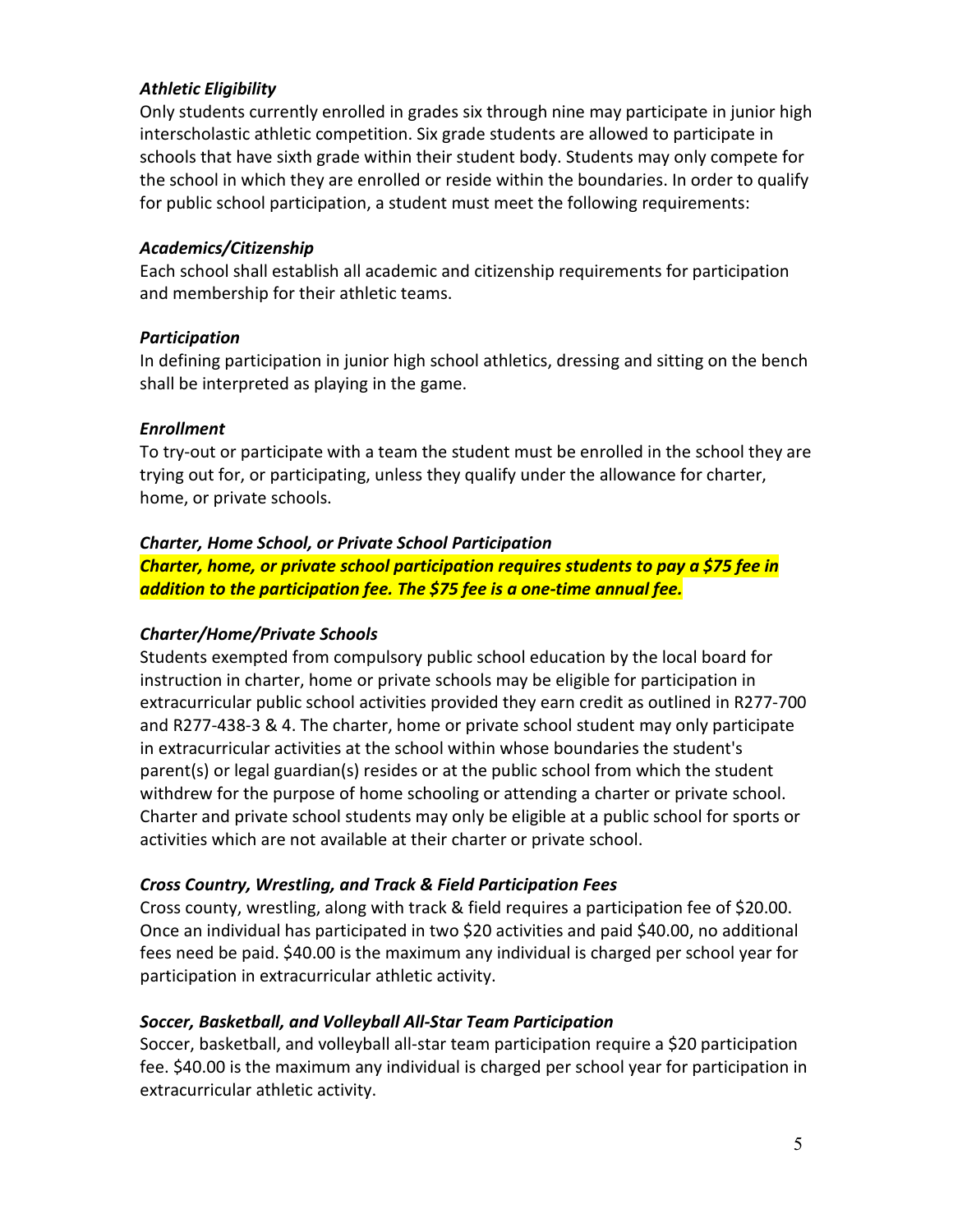# **Participation Forms** *(Assumption of Risk, Consent for Medical Treatment)*

Student Athletes are required to turn in two forms to participate on any school team that competes with other Jr. High Programs within the Granite District. Those forms include the *Acknowledgement of Risk Form*, and *Consent for Medical Treatment form*. The assumption of risk form should be collected by the coach after the team selection is finalized. The Consent for Medical Treatment form must be collected before an athlete can compete in any inter-district game, match, meet, or scrimmage. Coaches are to keep Consent for Medical Treatment forms with them during practice or competition in case of emergency. If an injury occurs the coach is to turn the form over to emergency medical personal. Coaches should retain a backup copy at school. Acknowledgement of Risk Forms must be filled out for each individual sport students participate in.

# <span id="page-5-0"></span>*Safe School Provision*

Any student who is suspended from school for violation of the Safe Schools provision of the Granite Board of Education or governing board of a member charter or private school, shall be declared *ineligible for participation* (including practice) in any activity for a period equal to any suspension, bar or dismissal, but in no case shall the period exceed twelve months. If the student is transferred to another school, the transfer rule provisions will apply.

# *ALL-DIVISION & ALL-DISTRICT ACADEMIC / ATHLETIC TEAM*

Any ninth grade student athlete that has a cumulative grade point average of 3.6 or higher, and has competed at the varsity level will be named to the All-Division Athletic & Academic Team. Any ninth grade student with a cumulative grade point average of 3.8 or higher will be named to the All-District Athletic & Academic Team. Cumulative grade point average will be assessed from the academic quarter prior to the start of the season. A certificate is provided for coaches on the district intranet site.

## <span id="page-5-1"></span>*COACHING REQUIREMENTS – STATE OF UTAH*

All school leaders, including administrators, student activity leaders, coaches, assistant coaches, ect., should become acquainted with and adhere to Utah Code 53A-11-901, thereby setting positive role models for students and others.

## **2018-2019 UHSAA Handbook – BY-LAWS**

## **All coached (Paid or nonpaid) shall be certified.**

## **Interps & Guidelines 5.1.1: Coaches Certifications**

B. Coaches' certification includes eight components and shall be completed prior to the start of any coaching. The eight (8) components are: Background Check; First Aid Training; CPR Training; yearly Concussion Training; yearly Child Sexual Abuse Prevention Training; yearly Bullying, Cyber-bullying, Hazing, Harassment, and Retaliation Training; the NFHS "Fundamentals of Coaching" course; and to meet a set of professional standards that are consistent with the Utah Educator Professional Standards as described in USBE Rule R277-515. The training must be completed through an approved or recognized program which complies with USBE requirements. First Aid and CPR components require current certification through an approved or recognized program which complies with USBE requirements. Yearly concussion training requires successful completion of the NFHS Concussion Course.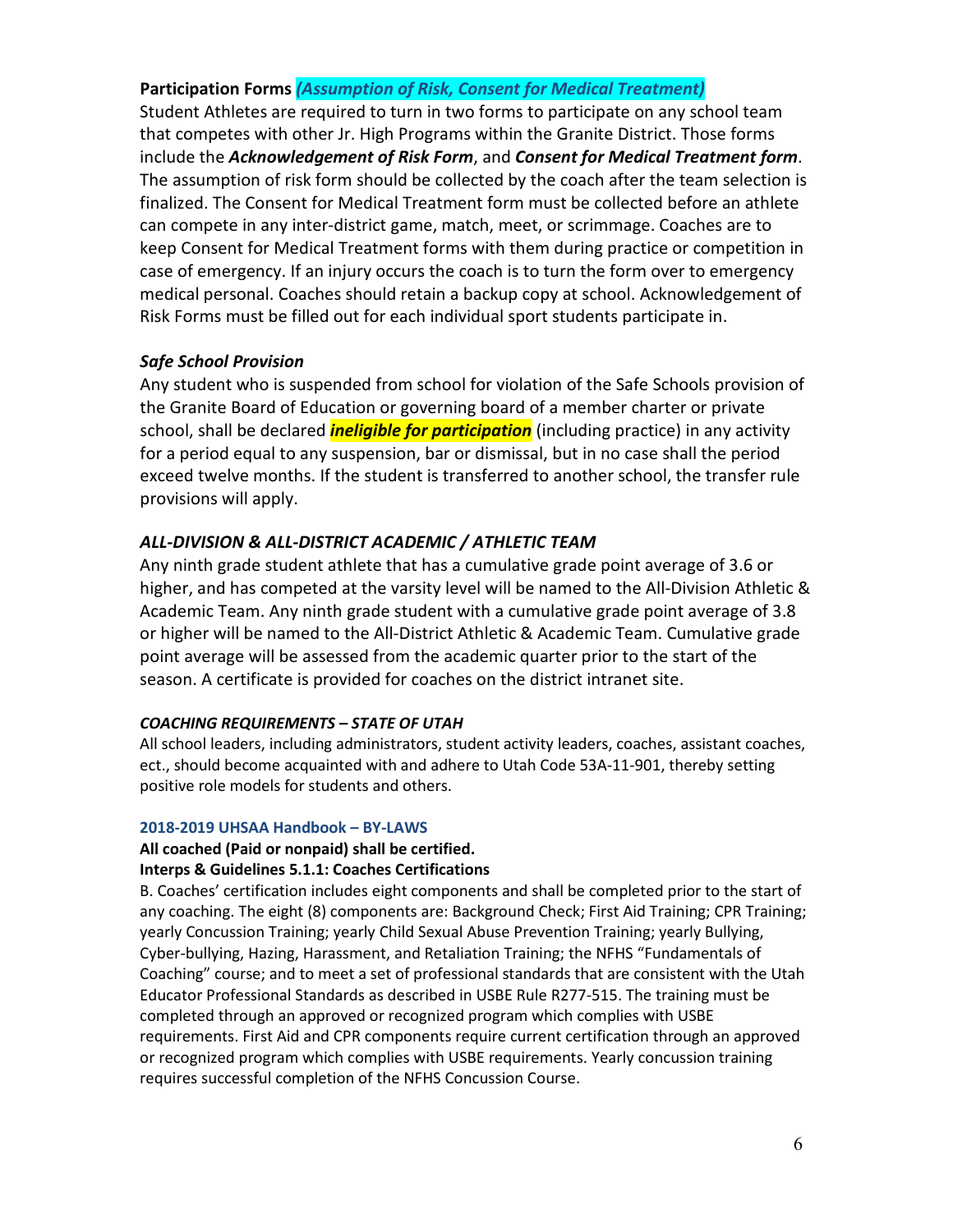#### **WHAT YOU NEED**

- **Background Check**
- **Fundamentals of Coaching Course or P.E. Major or Minor**
- **First Aid Training**
- **CPR Training**
- **Bullying and Hazing Training**
- **Concussion Training**
- **Child Sexual Abuse Training**
- **Meet professional standard as defined in USBE Rule R277-515**

#### **UTAH Administrative Code**

**R277-613-5: Training by School Districts and Charter Schools Specific to Participation in Public School Athletic Programs and School Clubs.**

**School districts and charter schools that offer athletics shall provide annual training to all new students and require refresher training for all students once every three years.**

### **General Rules and Regulations**

#### <span id="page-6-0"></span>**Athletic Moratorium**

During athletic moratorium dates no athletic contact can take place between a coach and a player. There can be no workouts, no meetings, or tryouts. These periods are reserved for students to focus on academics.

#### **Official Start Date**

No **required** workouts can be held before the "Official Start Date" that is posted on the district calendar.

#### **No Team Cut**

No cuts or elimination of participants can be made until the selection of All-star team has taken place. This date is indicated in the Granite Athletic Calendar provided on the internet.

#### <span id="page-6-1"></span>*Administration and Supervision of Games*

The school administration is responsible for adequate supervision of athletic contests to secure safety and proper conduct of athletes, coaches, fans, and officials. Administration supervision is expected to be provided by the hosting school. Junior high school administration supervision is expected at cross country and track and field events held off campus. Officials should be escorted to safety at the end of every game.

#### <span id="page-6-2"></span>*Host Site Responsibilities*

It is the responsibility of the host site to provide the necessary accommodations for event hosted. Athletes should be ready to compete when they step off the bus. Locker-rooms do not have to be provided. However, visiting teams are the guests of the hosting school and should be treated with respect and sportsmanship.

#### <span id="page-6-3"></span>*Filming and Videotaping*

Filming or videotaping of a contest by non-participating schools, in any sport, is considered unsportsmanlike conduct unless agreed upon by competing teams.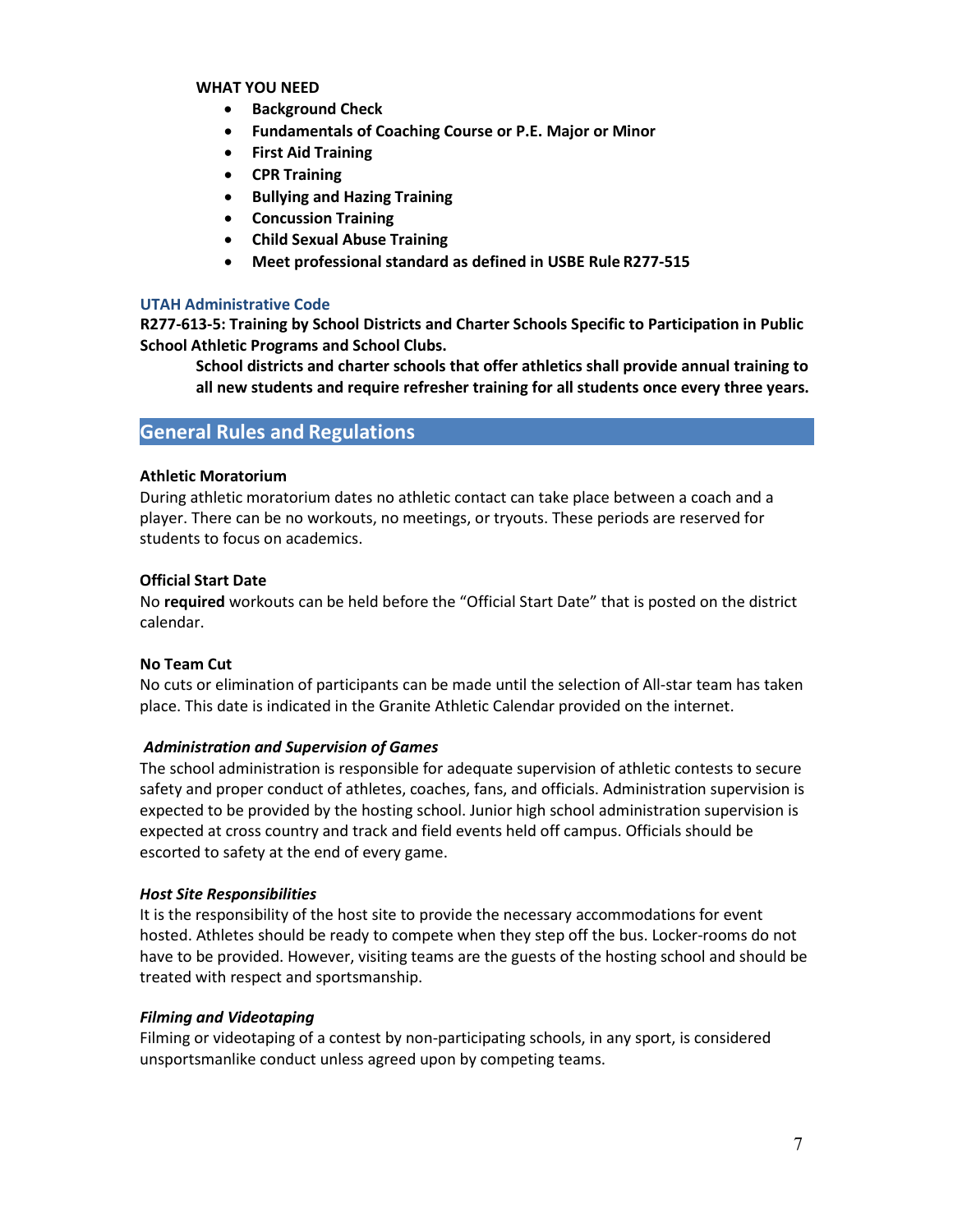#### *Cheerleaders*

Cheerleaders are not to attend away games in an official capacity. They can attend only as student wearing street clothes. The only exception is for a championship or final game. School cheerleaders are not to participate in national competitions.

#### <span id="page-7-0"></span>*Off-Season Training*

At no time may a coach require of any student off-season skill development sessions as a measure of continued participation on a team. During the summer, working with individuals, including incoming seventh or sixth graders will be allowed, as long as it is not required.

#### <span id="page-7-1"></span>*Head Coaches*

The head coach of an interscholastic athletic team shall be considered a bona fide member of the faculty and as such shall be responsible for supervision of athletic teams during all practices, games, and trips. The principal may, designate non-faculty persons as head coaches until such time as a suitable bona fide faculty member becomes available. The head coach is responsible for the conduct of assistant coaches, players, and bench personnel.

#### <span id="page-7-2"></span>*Officiating*

Officials are recommended to be obtained through a satellite-booking agent of the UHSAA. Any complaints with the officiating are to be filed with the district athletic specialist. Also, officials should be instructed to inform school principals when ejections occur. Officials should be escorted to safety at the end of play in all games.

#### <span id="page-7-3"></span>*Protest/ Complaints*

Complaints should be made to the athletic coordinator or school administrator. Principals of schools involved are responsible for ruling on issues of complaint in accordance with Granite School district policies and UHSAA guidelines.

#### <span id="page-7-4"></span>*Ejection*

For the first offense, the person shall be reprimanded and suspended for the next game at the level of play (varsity or junior varsity) and for any intervening games at either level; For a second offense, the person shall be placed on probation and suspended for the next two games at that level of play (varsity or junior varsity) and for any intervening games at either level; For a third offense, the person shall be suspended for one calendar year. *A coach who is suspended at any*  level may not coach in any other grade level during the period of suspension. Penalties are cumulative from sport to sport and from sport season to sport season. If no member of the school's coaching staff is present to assume an ejected coach's duties, the contest shall be terminated by a forfeit.

# <span id="page-7-5"></span>**Post Season Play and Tournament Information**

Individual sport guidelines will list criteria for playoffs. In the case of a three way tie a conference call will be held between all principals. Each principal will flip a coin. Coins will be flipped until there are two coins that are similar with the odd coin being out. Out of the two remaining teams the highest seed will be given to the winner of the head to head contest.